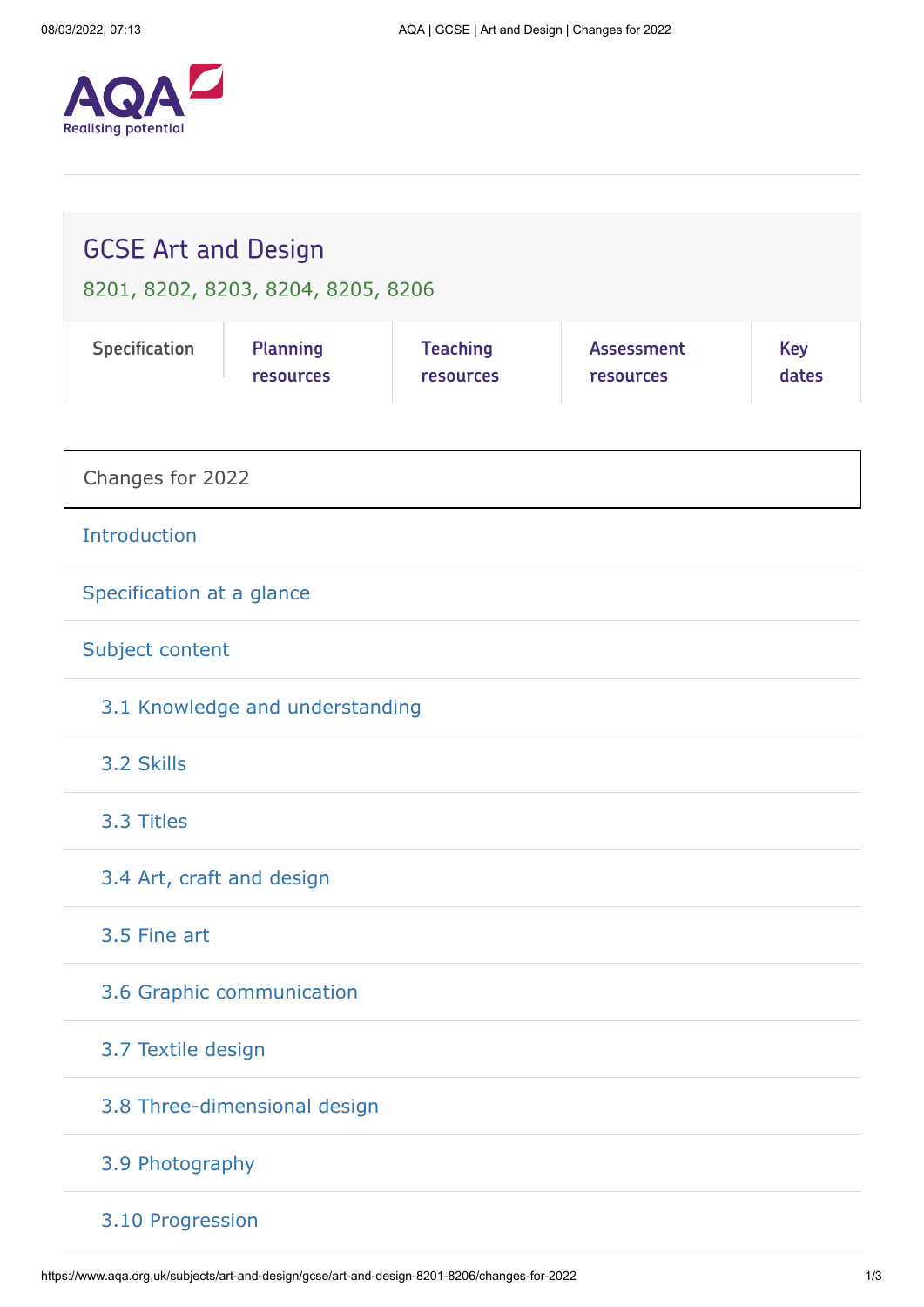[Scheme of assessment](https://www.aqa.org.uk/subjects/art-and-design/gcse/art-and-design-8201-8206/scheme-of-assessment)

#### [Non-exam assessment administration](https://www.aqa.org.uk/subjects/art-and-design/gcse/art-and-design-8201-8206/non-exam-assessment-administration)

#### [General administration](https://www.aqa.org.uk/subjects/art-and-design/gcse/art-and-design-8201-8206/general-administration)



#### Download

[Published 23 October 2015 | PDF | 425.6 KB](https://filestore.aqa.org.uk/resources/art-and-design/specifications/AQA-ART-GCSE-SP-2016.PDF)

# Changes for 2022

Because of the ongoing impacts of the Coronavirus (COVID-19) pandemic, there are some changes to how GCSE Art and Design will be assessed in 2022.

These changes are for 2022 only.

## What you need to know

- Students will only complete component 1
- Moderation visits as normal
- Face to face standardisation

### Students will only complete Component 1

For GCSE Art and Design: Art, Craft and Design, Fine Art, Graphic Communication, Textile Design, 3D Design and Photography, students will complete Component 1 (Portfolio) only.

This means that students won't need to start or complete Component 2.

#### Moderation visits as normal

We'll be returning to moderator visits in June 2022.